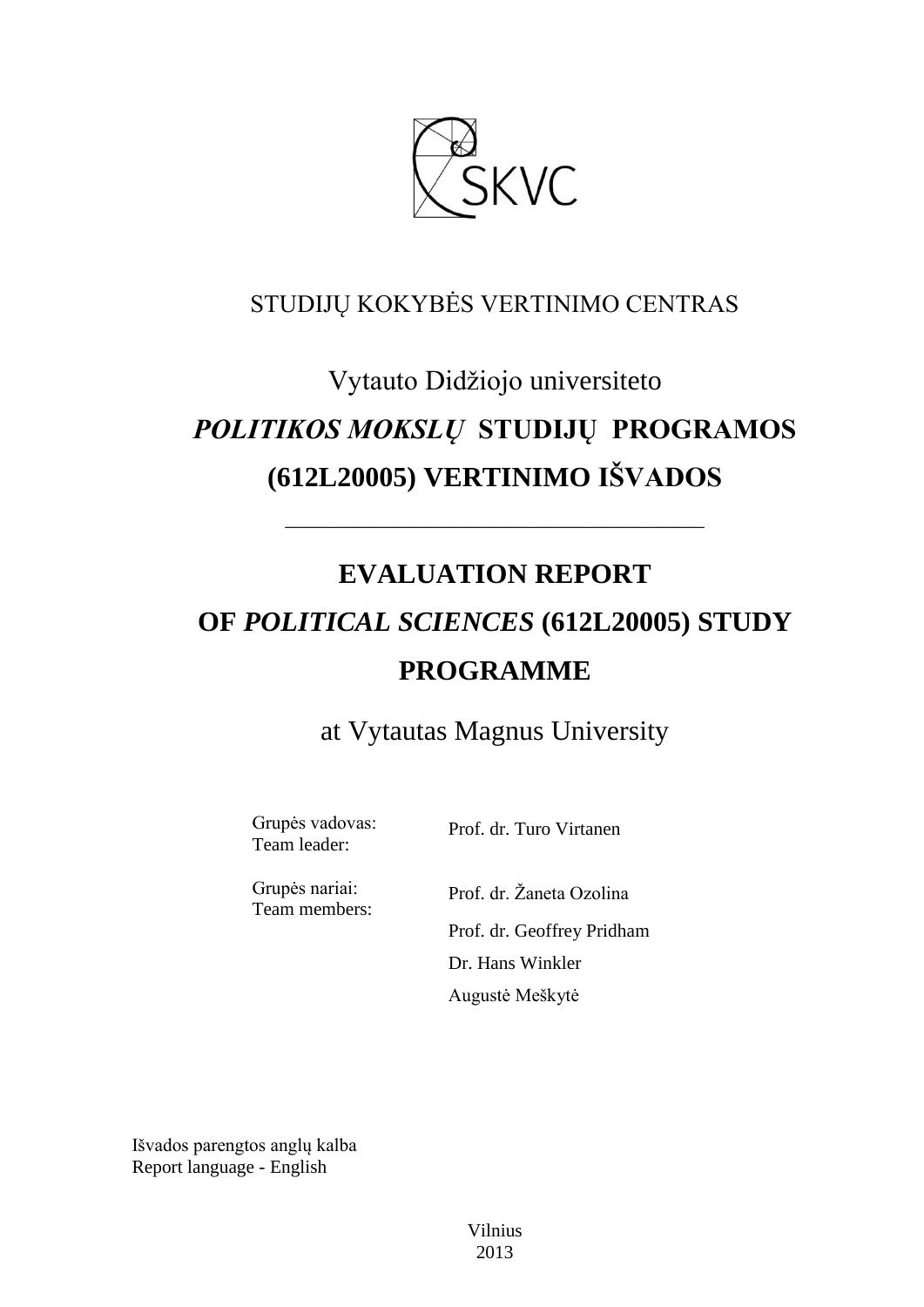## **DUOMENYS APIE ĮVERTINTĄ PROGRAMĄ**

| Studijų programos pavadinimas                           | Politikos mokslai                                                                                                                                |
|---------------------------------------------------------|--------------------------------------------------------------------------------------------------------------------------------------------------|
| Valstybinis kodas                                       | 612L20005                                                                                                                                        |
| Studijų sritis                                          | Socialinių mokslų                                                                                                                                |
| Studijų kryptis                                         | Politikos mokslų                                                                                                                                 |
| Studijų programos rūšis                                 | Universitetinės studijos                                                                                                                         |
| Studijų pakopa                                          | Pirmoji                                                                                                                                          |
| Studijų forma (trukmė metais)                           | 4 (nuolatinės studijos)                                                                                                                          |
| Studijų programos apimtis kreditais                     | 240                                                                                                                                              |
| Suteikiamas laipsnis ir (ar) profesinė<br>kvalifikacija | Politikos mokslų bakalauras                                                                                                                      |
| Studijų programos įregistravimo data                    | 05 19 Nr. 565<br>kaip<br>1997<br>iregistruota<br>"Politologija", 2001<br>- 08<br>1187<br>01<br>Nr.<br>pavadinimas pakeistas į "Politikos mokslų" |

### **INFORMATION ON EVALUATED STUDY PROGRAMME**

––––––––––––––––––––––––––––––

| Title of the study programme.                          | <b>Political Sciences</b>                                                                                                                      |
|--------------------------------------------------------|------------------------------------------------------------------------------------------------------------------------------------------------|
| State code                                             | 612L20005                                                                                                                                      |
| Study area                                             | Social sciences                                                                                                                                |
| Study field                                            | Political sciences                                                                                                                             |
| Kind of the study programme.                           | University studies                                                                                                                             |
| Study cycle                                            | First                                                                                                                                          |
| Study mode (length in years)                           | 4 (full-time)                                                                                                                                  |
| Volume of the study programme in credits               | 240                                                                                                                                            |
| Degree and (or) professional qualifications<br>awarded | <b>Bachelor of Political Science</b>                                                                                                           |
| Date of registration of the study programme            | Registered by programme title "Politology"<br>1997 05 19 No. 565; The title has been changed<br>into "Political Sciences" 2001 08 01 No. 1187. |

© Studijų kokybės vertinimo centras

The Centre for Quality Assessment in Higher Education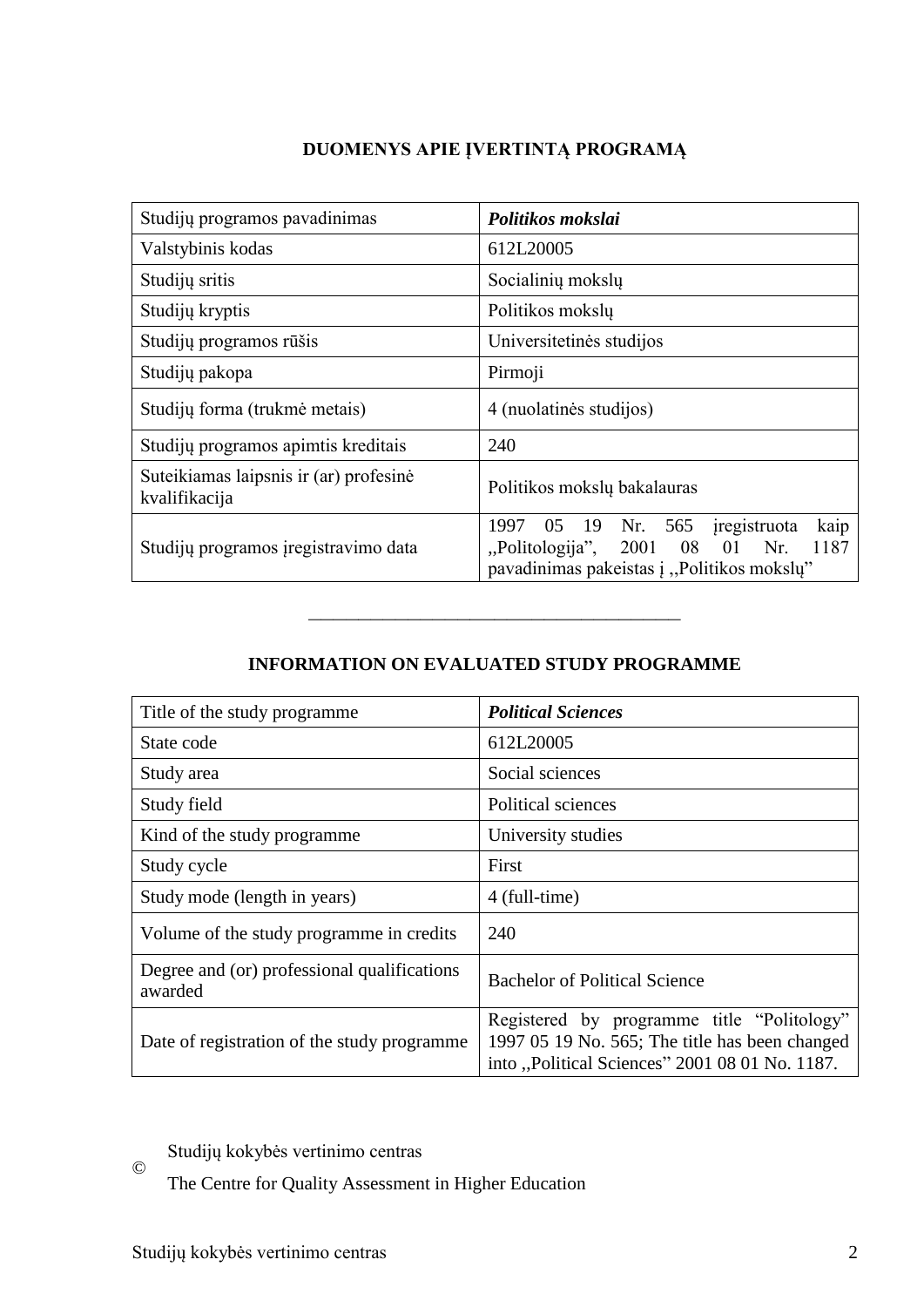## **CONTENTS**

<span id="page-2-0"></span>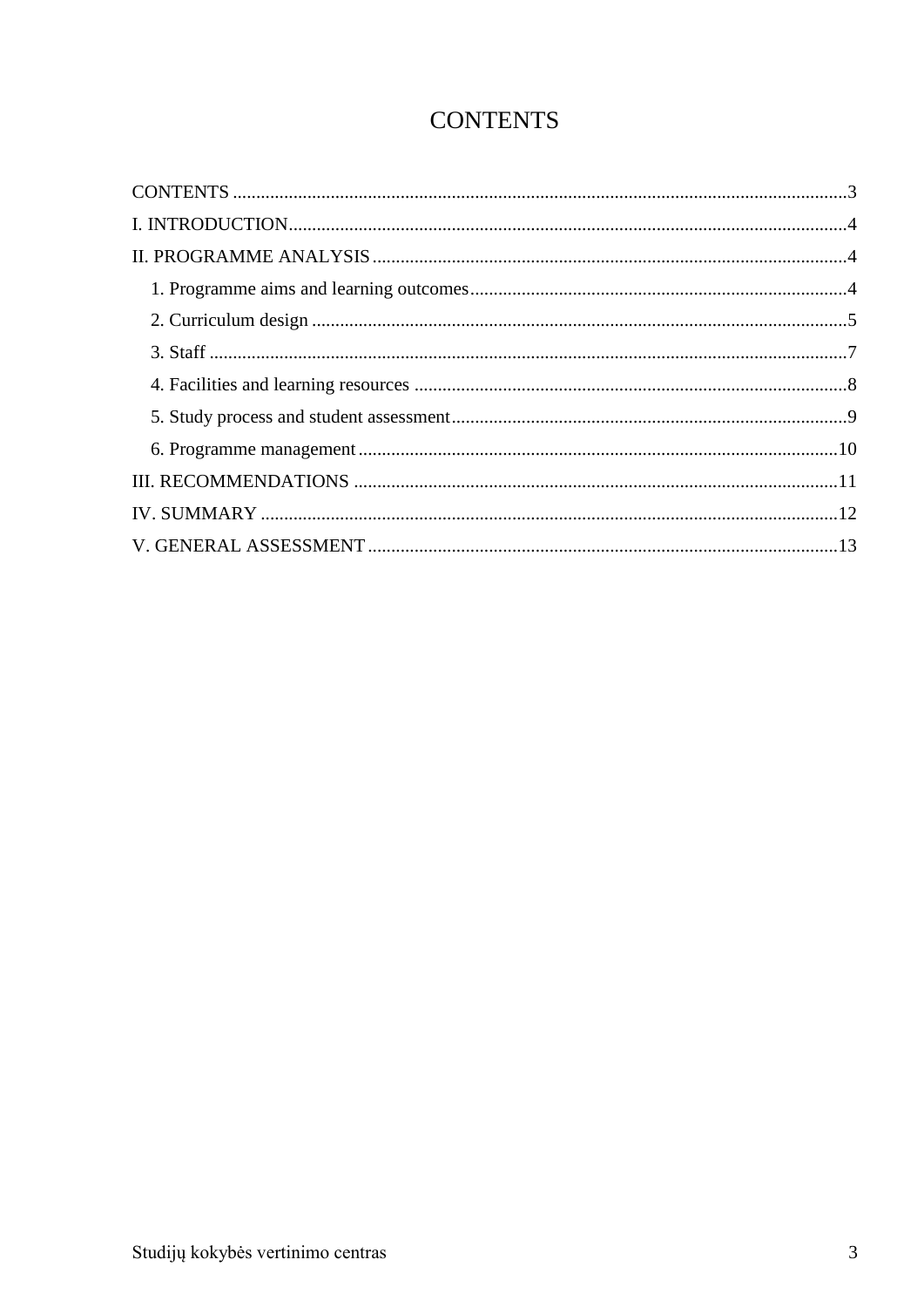#### <span id="page-3-0"></span>I. INTRODUCTION

 The BA programme in Political Science implemented by the Vytautas Magnus University (hereinafter VMU) is well placed in the philosophical framework of the University policy serving the aims and goals of local, sub-regional, national and European labour market. Despite that fact the VMU is relatively new institution of higher education it has proved the achieved progress, as well as ambitions in the future attracting students from the country and abroad. The initiative to open its regional office in Ukraine is one of those examples. The adopted strategy for the next 7 years allow to combine education of students based on the current needs of the labour market with the comprehensive tendencies taking place in economic and social life of Europe.

 The staff implementing the study programme is committed, enthusiastic and sense of community is well spread among teachers and students. The students supported the above mentioned argument by stating that personal, friendly and professional relations among them, staff and administration make the study programme attractive. Well established relations with local community, local partners, stakeholders and alumni serve to the quality of the study programme and academic environment at large. The observed consensus on the identity of the study programme, namely, Liberal Arts – allows the BA programme executed in the VMU to be compatible in Lithuanian higher education system.

#### <span id="page-3-1"></span>**II. PROGRAMME ANALYSIS**

#### <span id="page-3-2"></span>*1. Programme aims and learning outcomes*

The objectives, the aims and the learning outcomes of the study programme are clear and well defined. There have been sufficient efforts invested in defining learning outcomes and their connectivity to the education process. The programme has clear identity – Liberal Arts, which is accepted and promoted by all relevant groups – teachers, students, administration and stakeholders. There are three keywords explaining the aims of the programme – analyze, explain and predict. Although, there are no doubts that two research methods courses (Quantitative Research Methods and Qualitative Research Methods) and proposed *curricula* prove that students after graduation will be able to analyze and explain, nevertheless, prediction is more is left too open. The courses that are offered during 4 years of studies do not provide a specific knowledge and skills of prediction. Probably it is a matter of framing the issue, as explanation of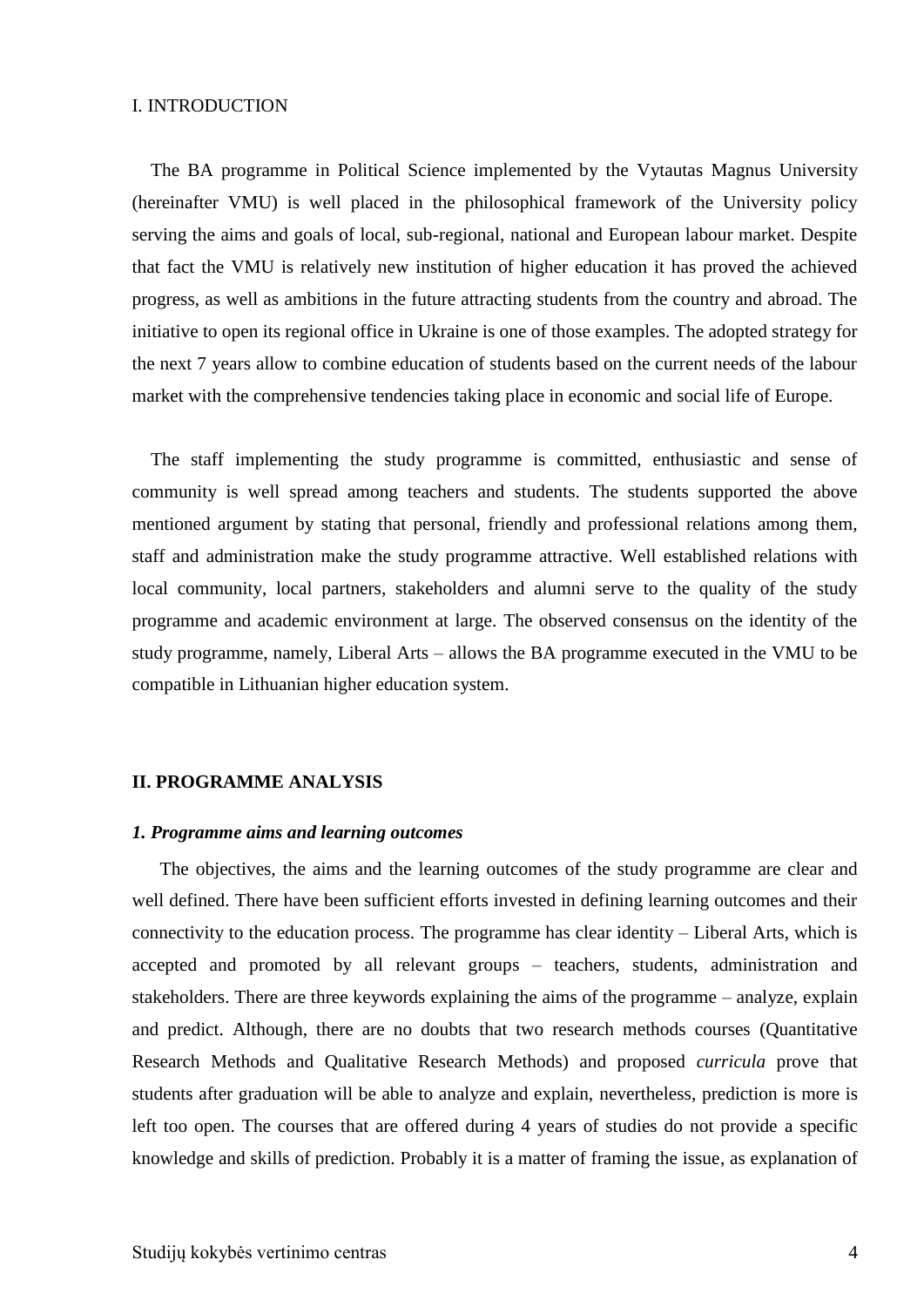the past is sometimes understood to improve the prediction of the future. The word "projection" might be more appropriate.

It should be noted that the aims of the programme and the intended learning outcomes are based on the advice of the Lithuanian Political Science Association, ECPR and IPSA. From the perspective of the Faculty of Political Science and Diplomacy, the programme needs a constant adaptation which is based on analysis of students' evaluations and labour market needs. Permanent consultations with more than 60 stakeholders in combination with regular students' public opinion surveys ensure that learning outcomes are based on academic and professional requirements, public needs and labour market. It is worth mentioning that majority of students are satisfied with the study programme (59,9%), but at the same time these are only 20,7% who acknowledge that the programme provides good career opportunity. The study programme aims at preparing specialists for the sub-regional (local), regional (the Baltic Sea Region) and European labour market needs. However, within the section of "Programme aims and learning outcomes" more emphasize should be put on the connectivity of the learning outcomes to professional qualifications and adaptability to the widely defined labour market.

The SER informs that the BA programme in Political Science is the leading one in Lithuania which is measured by number of students. But numbers are not very different from the University of Vilnius. Therefore, more clarification is needed what makes BA in PS in the VMU different from other programmes in Lithuania. A comparison with similar programmes implemented in other European universities would be of value as well.

<span id="page-4-0"></span>The name of the programme and its learning outcomes, content and the offered qualifications are compatible with each other.

#### *2. Curriculum design*

 The study programme in Political Science is based on legal national documents relevant for the institutions of higher education in Lithuania and the normative acts of the VMU. The SER argues that the study programme is following the logic of Liberal Arts education, embracing general and broad spectrum of courses. On the one hand, the above mentioned logic is understandable and the composition of the *curriculum* follows this path. The argument that general education and diversity of courses expand general knowledge of students is relevant. But, on the other hand, competitive pressure of tendencies dominating on the global/European educational market requires combination of general/specific, theoretical/practical knowledge and skills which allow to enter in the labour market in a short span of time. In terms of number of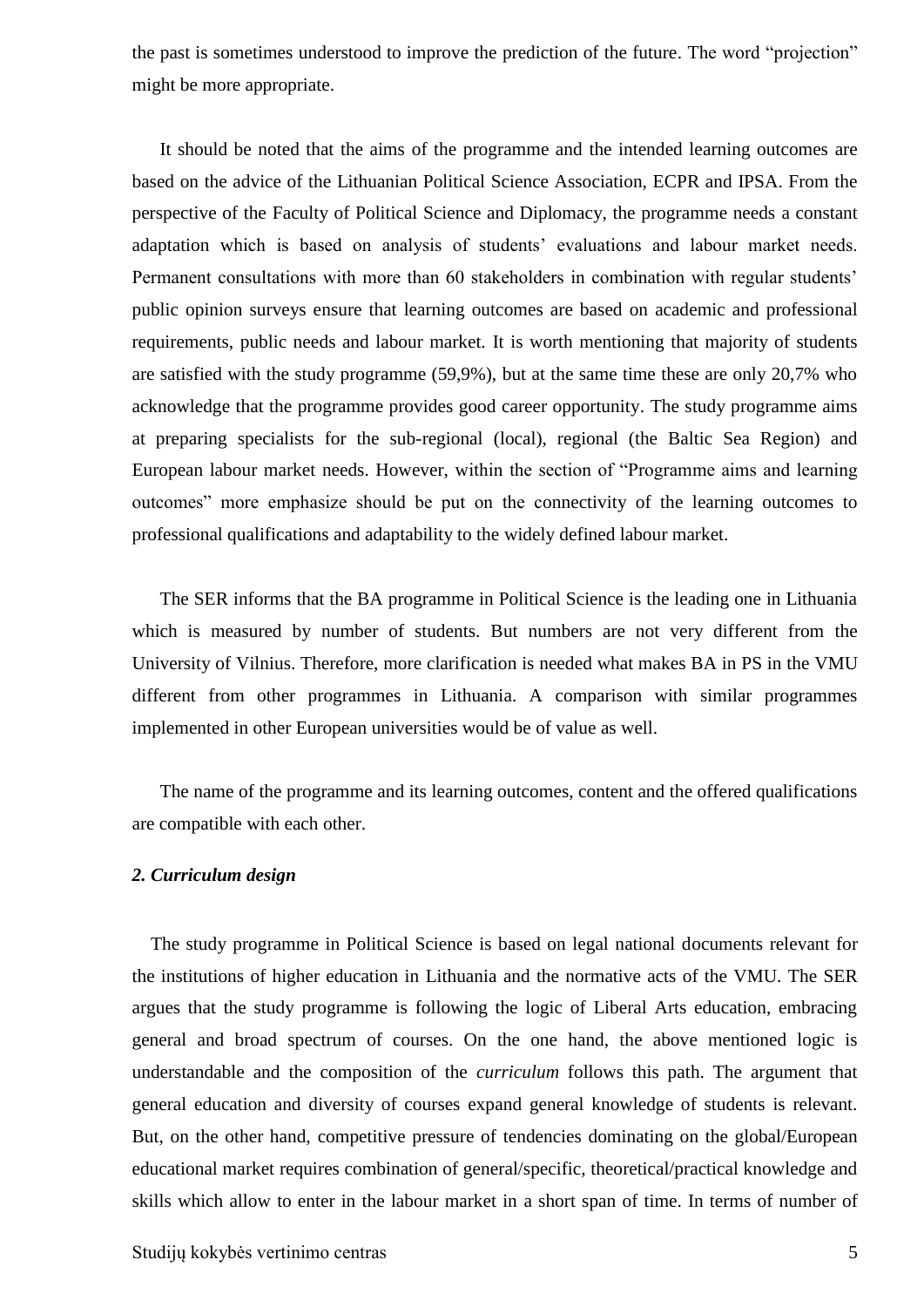courses and diversity the balance is kept, but in the realm of theoretical and applied courses, the first ones are dominating. Incorporation of the introductory week in the curricula has strengthened the study programme. The existence of two internships/practices is helping to improve the situation and they have been highly appreciated by students and social partners. In some cases students pointed out that the courses are repetitive, such as political philosphy and political ideology. During interviews students also expressed need to consider whether more emphasis on political economy and law as compulsory or electives studies should be put. Some students also questioned the length of seminars (45 min) which they felt could be longer to give more space for discussions.

 Course descriptions are detailed but sometimes there are inconsistencies – some are very detailed, some too general, some are listing only Lithuanian authors (even if the course is focusing on Lithuanian politics, there should be authors from other countries that have studied and analyzed Lithuanian politics), some incorporates only basic textbooks. In course description there are very limited number of e-resources mentioned, as well as current articles in specialized journals are missing. For instance, the compulsory course "Political system and political tradition in Lithuania" offers only three basic reading materials and two supplementary materials; "Political philosophy" – only one basic, 13 supplementary; "Introduction to Public administration" – the list of basic literature consists of only Lithuanian authors. The comment is not based on the prejudice that Lithuanian colleagues are not able to deliver high quality text books but on the necessity to introduce diversity of opinions and approaches.

With regard to teaching methods – there are more traditional rather than creative and innovative methods mentioned in the course descriptions. The SER several times emphasizes a necessity to promote creative thinking, but listed methods do not support this ambition. Teaching methods are described in the SER but they are not reflected in the course descriptions. For instance, such courses as "Political sociology", "Public relations", "International and national security", "Election campaign technologies", which can be taught applying diversity of methods with the emphasis on developing practical skills needed during professional career, still are based on lectures, seminars, team work, and consultations.

 Since the last evaluation detailed guidelines on how to write the final thesis are developed as well as assessment criteria are defined, which support the quality improvement of theses and the consistency of assessment.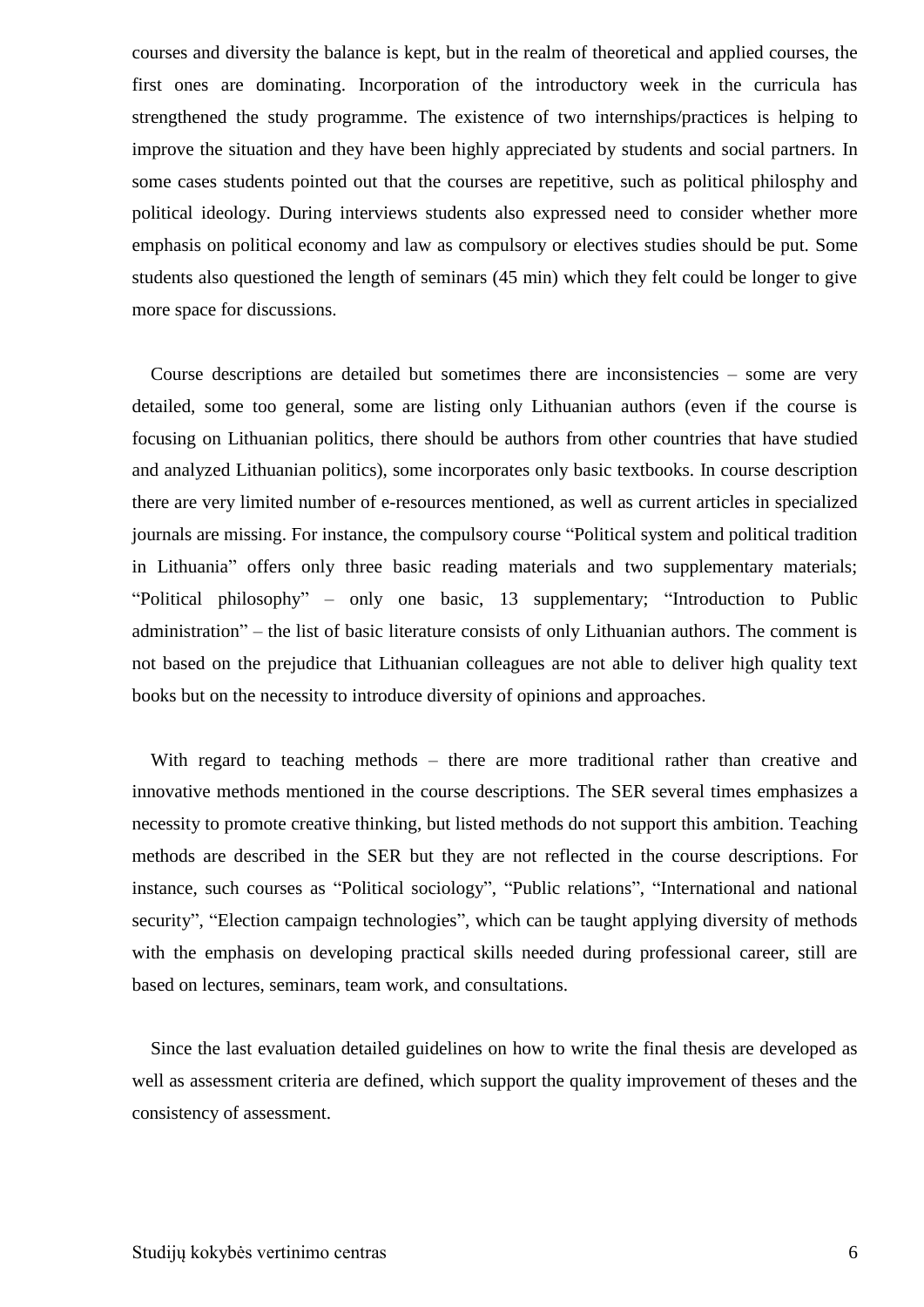One of the essential components of the study programme is an opportunity for the students to select and compose modules according to their interests and needs. Proposed freedom of choice with regard to optional courses (44 electives) and designing individual study plan is one of the strongest sections of the programme. There are few issues that should be addressed: to what extent students are capable enough to select courses that will assist them in drafting their BA thesis and arm them with necessary knowledge and skills needed for graduate studies and professional careers. The Study Committee might consider developing a guiding tool for the best composition of individual study plans.

 The internship is integrated in the curriculum and enhances the quality of the programme. However, the practices of the internship system should be reconsidered to make sure that the intended learning outcomes are shared and effective feedback is given by all key actors. The programme may consider making the internship longer than one month.

 Despite the above mentioned problematic issues, the study programme reflects the latest achievements in the field of political science. The composition of the programme ensures that the learning outcomes are achieved.

#### <span id="page-6-0"></span>*3. Staff*

 According to the SER the study programme is executed by the staff that is meeting legal requirements. Hiring procedure which is based on an open competition ensures selection of candidates who are qualified and appropriate for the demands of the study programme. Criteria for the selection of the best candidates are clear. However it is not explained how the ambition of the internationalization of studies is reflected in the composition of staff members. There are no full or part time professors from abroad. The SER provides information on the number of visiting professors and the number of them is impressive, but still their engagement is based on the ad-hoc approach. It is obvious that the teaching is carried out by academic staff with different experience (teachers, researchers and practitioners), different levels of qualification (senior and junior, PhD candidates), visiting scholars invited via ERASMUS and other programmes. Using professors from the VMU staff pool can be considered as an advantage. Inter-departmental cooperation with regard to teaching staff is an asset and reduces costs of the study programme. It should be noted that the Department of Political Science attracted full time teaching staff from other universities (4 professors, 1 associated professor and 2 lecturers with PhD) and gradually is reducing a bad practice when the programme depends on the visiting and part time professors from outside.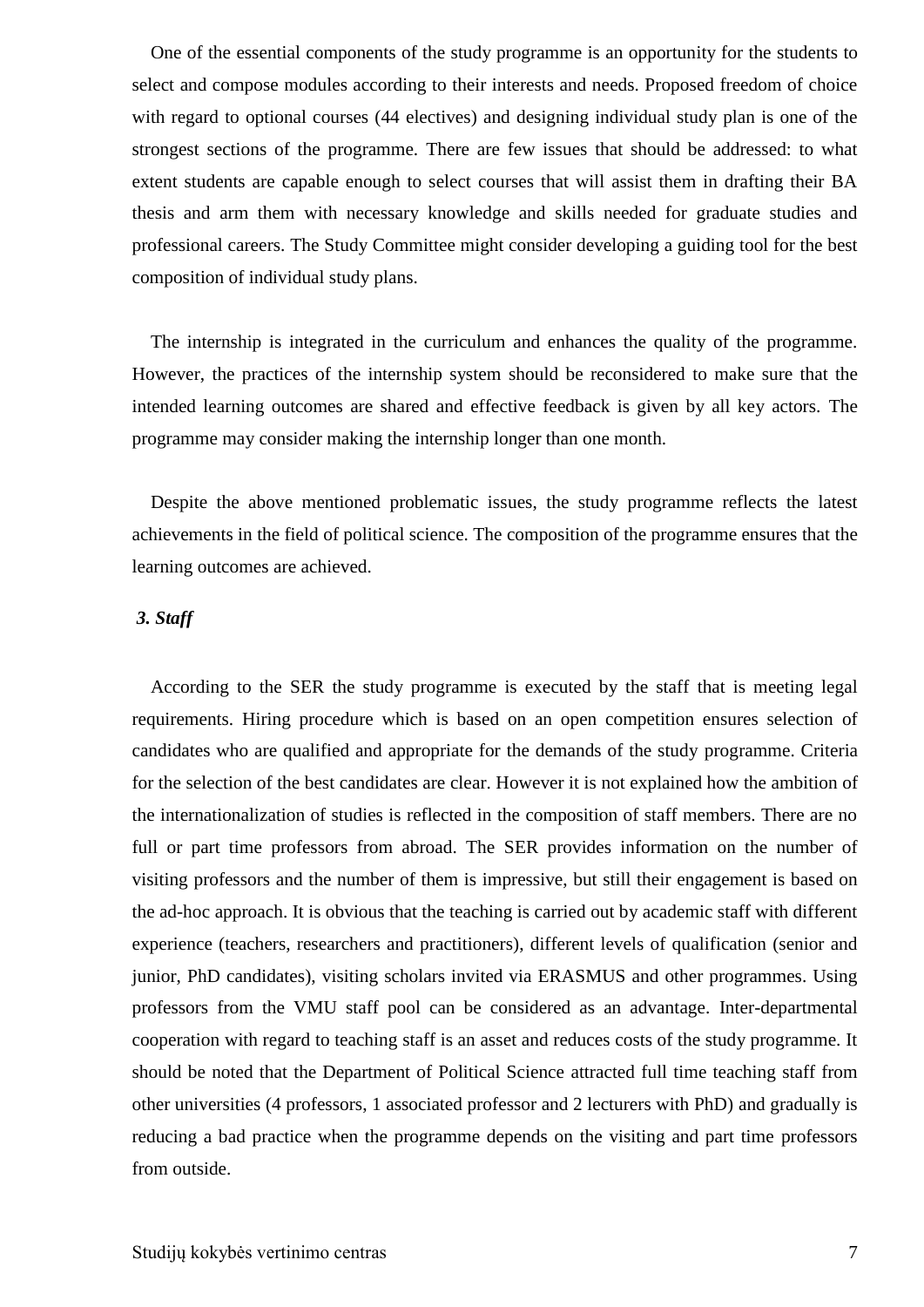The visiting professors from Poland, US, Lithuania, Turkey, France, Italy and other countries have contributed to the programme. However, it is not quite clear whether there are local professors ensuring sustainability of the subjects taught by visiting professors.

 Majority of the teaching staff is actively involved in research projects, publish their findings in books and journals, and participate in national and international conferences and workshops. Research interests of the teaching staff are relevant to the study programme and thus contribute to the overall quality of the programme. Although number of research project looks convincing, majority of them are nationally based and financed. Internationalization of research should be expanded beyond Poland and Belarus. The administration should consider supporting staff to take advantage of sabbatical in order to increase their research and teaching performance.

 There is a wide range of opportunities provided by the VMU and other sources for professional qualification (academic exchange, training, scientific and academic conferences). According to the SER 20 teachers underwent activities related to the Professional development from 2008 to 2012. High qualification of staff is also acknowledged by students what is reflected in the surveys. The professional development in the last 4 years was taking place within the ESF programme. Therefore, the question remains whether the VMU will introduce a permanent programme ensuring professional development of staff.

#### <span id="page-7-0"></span>*4. Facilities and learning resources*

 The facilities and learning resources are adequate. The VMU has all necessary facilities for the successful implementation of the study programme, including library, specialized reading rooms, auditoriums, computer classes and equipment. Teaching and learning materials are available. However, there is no enough space for student consultations in more private setting.

 The library is well equipped and the collection of specialized literature is existent. However, the provision of books needed for the implementation of the BA study programme is not sufficient enough. The existing gap is bridged using electronic data basis. Therefore, more efficient application of the MOODLE could solve the situation.

The Faculty has adequate arrangements for students' practice. There are several agreements signed with potential institutions. At the same time the VMU applies flexible policy allowing students to selected potential places for internship. At the same time students' surveys indicate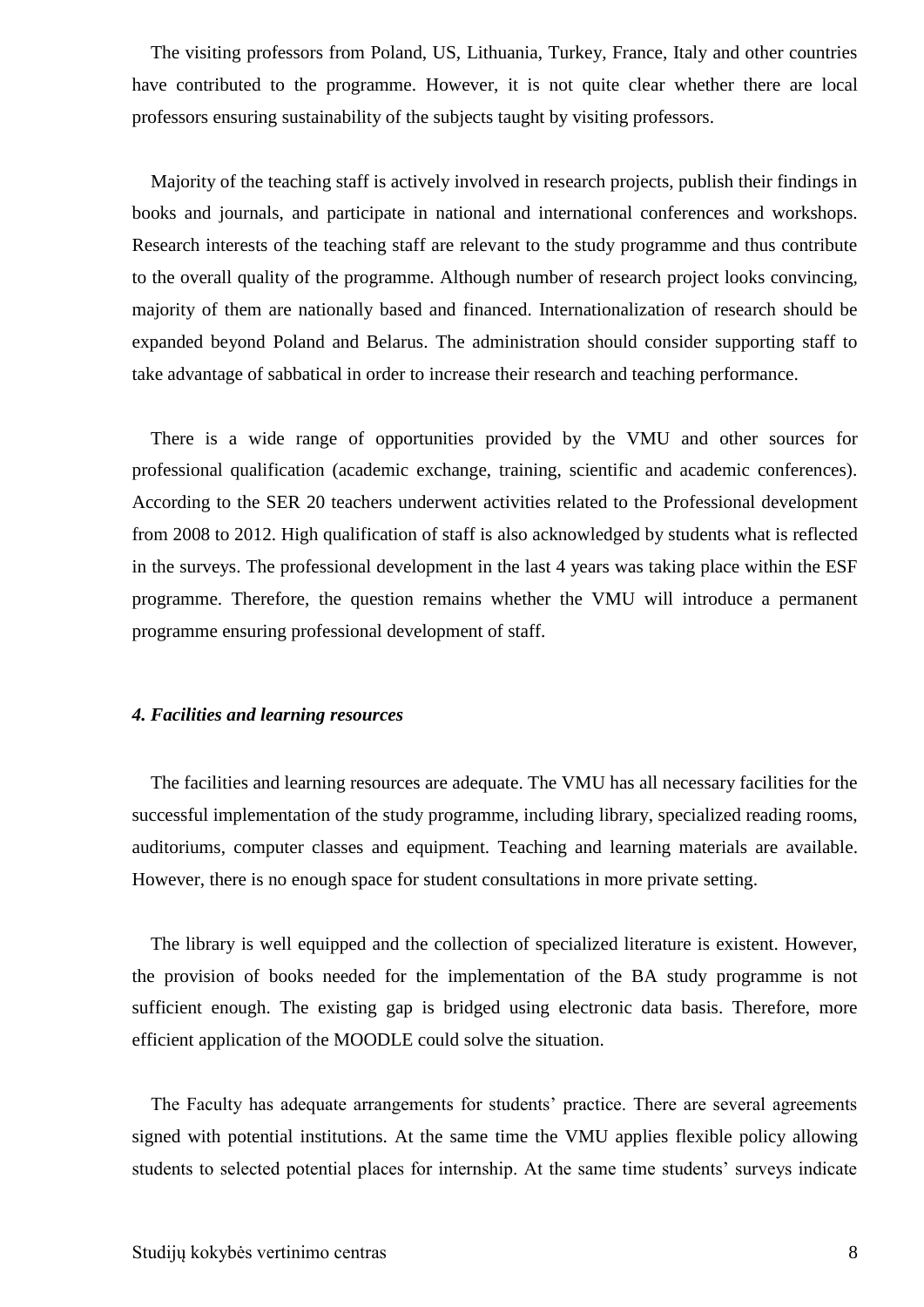that majority of attractive and for the future career relevant institutions are located mostly in Vilnius.

#### <span id="page-8-0"></span>*5. Study process and student assessment*

 The admission of the students takes place on the basis of the existing general procedures commonly applied in Lithuania. The places in the bachelor programme are divided in state financed and self-paid. The VMU faced challenges similar in all Baltic States – number of students is decreasing due to the demographic and migration reasons (136 in 2009 and 101 in 2012), but it looks that the level of students enrolling to the programme is not decreasing significantly (increase in the highest points and increase of lowest points among self-paid students). Numbers of applications are stabilizing around 1600 in last few years.

 The organisation of the study process ensures an adequate provision of the programme and the achievement of the learning outcomes, but more dialogue is needed with social partners in defining the goals of internship and giving feedback between all key actors. The question was raised whether the time is suficient for acquiring basic knowledge and skills for professional performance in the future. More active engagement of students" representatives in evaluating, improving, coordinating and designing the programme should be encouraged.

Students' research activities are not going more beyond course papers and BA thesis. However internship provides opportunities for individual research projects. Teachers engaged in the execution of the study programme should be more active in stimulating students to draft their own research projects in affiliation with the staff.

The study programme in Political Science offers variety of students' exchange programmes – ERASMUS and bilateral. The balance between out-going and in-coming students is achieved in 2012/2013 when 27 the VMU students left for studies abroad and 21 foreign students arrived. This tendency should be sustained, promoted and more students should be encouraged to take part in ERASMUS mobility programme. It means that more courses should be offered in English on the BA level. As students indicated – the staff is not always proficient in English enough to deliver high quality lectures. The study process only gains from students not only from the EU member states but also from Georgia, Kazakhstan, Japan, the Republic of Korea.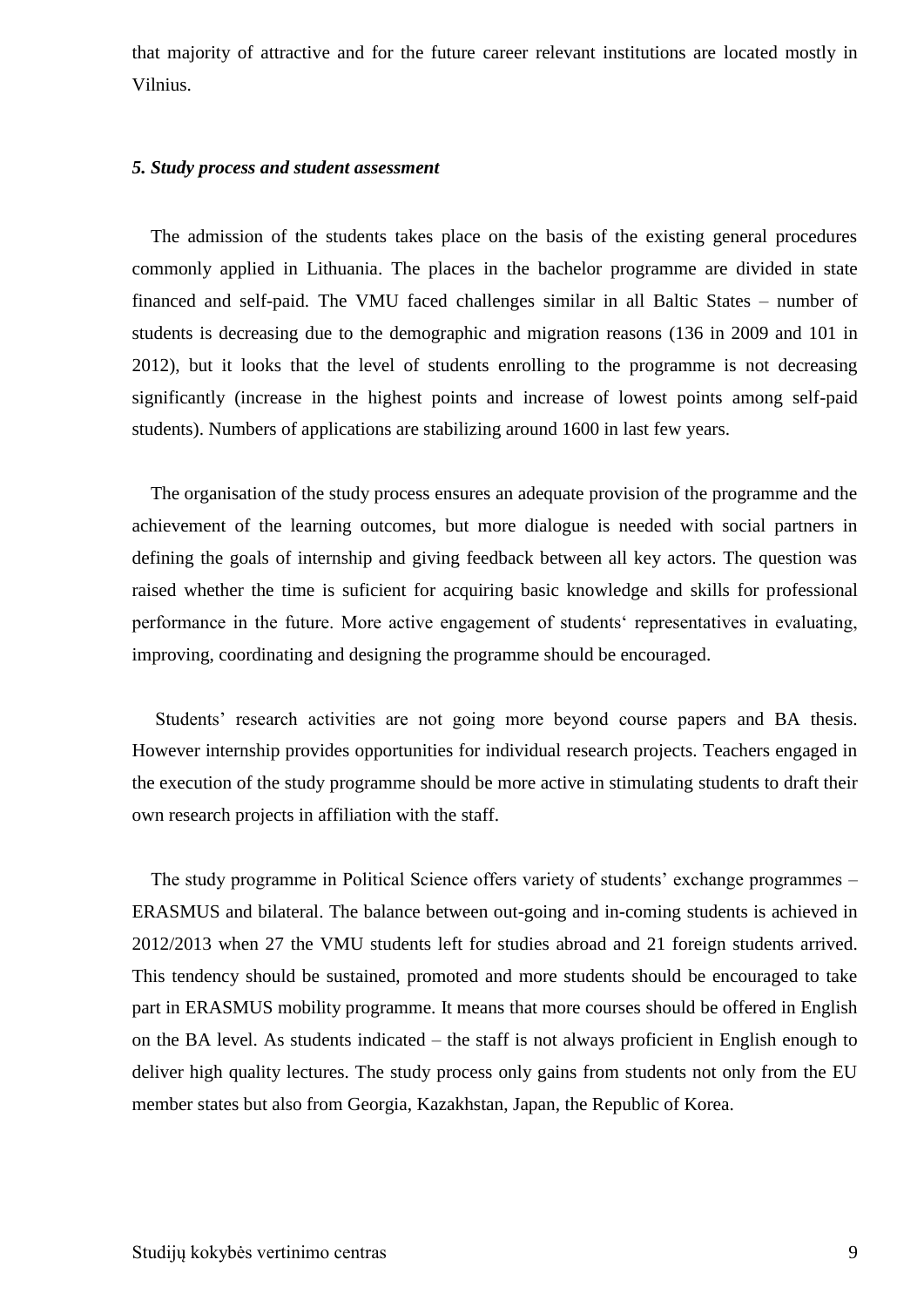The assessment system is clear and is described in the VMU study regulations. There has been substantial progress monitored in drafting guidance/requirements for the BA thesis. Consultation system of students is functioning well. There were no complains expressed by students. This is a good achievement as such, since the interviewed staff indicated that there is no training provided for student consultation. Nevertheless, the programme might consider, whether it can further develop consultation by appropriate measures, as this is an essential part of Liberal Arts approach with lots of elective studies. The students' surveys on quality of teaching are carried out on regular basis. The issue of plagiarism is taken very seriously. It is important that the main role in dealing with plagiarism is played by the Students Council.

 There is a well advanced system of students" support programmes – social assistance system and student accommodation. Variety of activities related to developing of social and professional skills are available at the VMU in forms of discussion clubs, young politologists, and other. The system that supports students with special needs is put at place and functions very well.

 Professional activities of the majority of graduates meets the programme providers' expectations what was proved by social partners who emphasized high quality of graduates and their ability to adapt to the labour market needs in short span of time.

#### <span id="page-9-0"></span>**6. Programme management**

 Management of the programme is solid and sound. There are several bodies engaged in the management, such as Study Programme Committee, Department of Political Science, the Faculty of Political Science and Diplomacy, and the Faculty Council. Responsibilities and tasks are clearly defined and allocated. Cooperation with social partners is active and covers internship, lecturing, and even research to some extent. However, cooperation with alumni can be stronger.

 There is a formal Council with participation of the student representative from the Department of Political Science. However, during the meetings with the students it became evident that they are not fully aware of the participatory potential of the Council. Engagement of students in drafting, implementing, coordinating and evaluating the study process should be ensured.

 In 2011 the special body - The Centre for Quality and Innovation at the VMU is established in order to develop and introduce quality assurance system at the University. A set of indicators for quality assurance is drafted. It is difficult at the present moment to give a comprehensive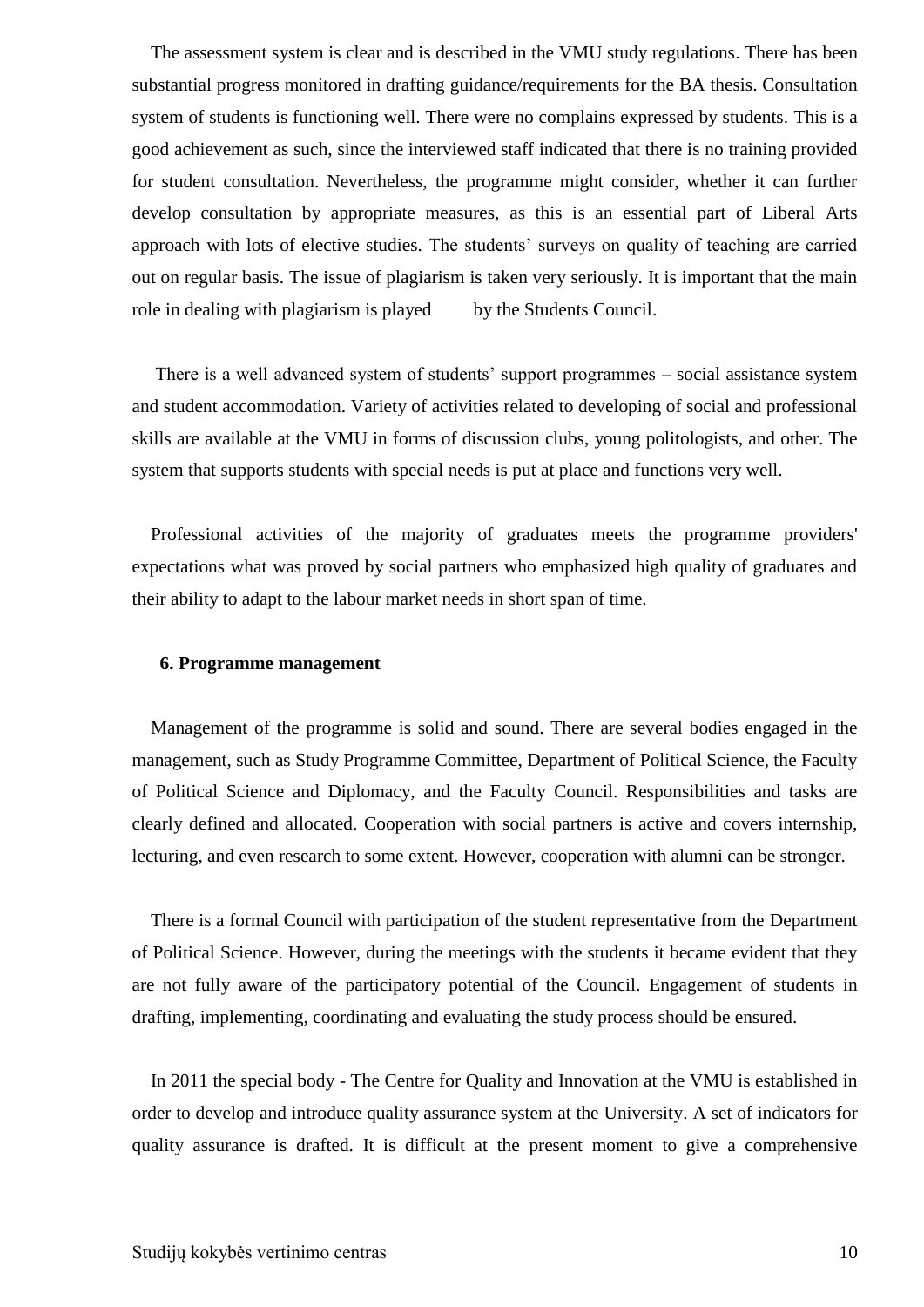assessment of the performance of the Centre for Quality and Innovation due to its short period of existence but it is clear that the actions and initiatives are promising.

The main recommendations from the previous evaluation report are taken into account and implemented: the course on Public Administration is included in the study programme; additional course on research methods is introduced, namely, Qualitative Research Methods and Quantitative Research Methods; didactical guidelines for the writing bachelor thesis are elaborated; improvement in international exchange of staff is taking place.

 Student surveys indicate high level of satisfaction with the management of the programme – 80% consider the Department administration supportive and encouraging.

Formalization of students' participation in the execution of the study programme should be improved. Students in general are satisfied with informal relations between administration and their representatives, but the formal students" representation body would enhance the dialogue between the both sides and ensure regular exchange of views, which in the end will improve management of the programme.

#### <span id="page-10-0"></span>III. RECOMMENDATIONS

- 1. Internationalization of the study programme should take place at the larger scale. The SER puts emphasis on the increase of numbers of incoming students. However, the same should apply to staff, research, students, and foreign professors working on permanent or long-term basis. Participation of staff in international research projects, international conferences and publishing in peer reviewed (international) editions should increase substantially.
- 2. More attention should be paid to innovative teaching methods. Introduced e-learning methods are not utilized fully, as well as MOODLE system which can assist to diminish existing lack of text-books, books and current publications in the library. The seminars might be longer than 45 minutes. Students should be more involved in research activities performed by the staff members and the Faculty at large.
- 3. Formalization of students' participation in the execution of the study programme should be improved. Even if students are satisfied with informal relations between administration and their representatives, the constant presence of their interests the Faculty"s Students Council can be established.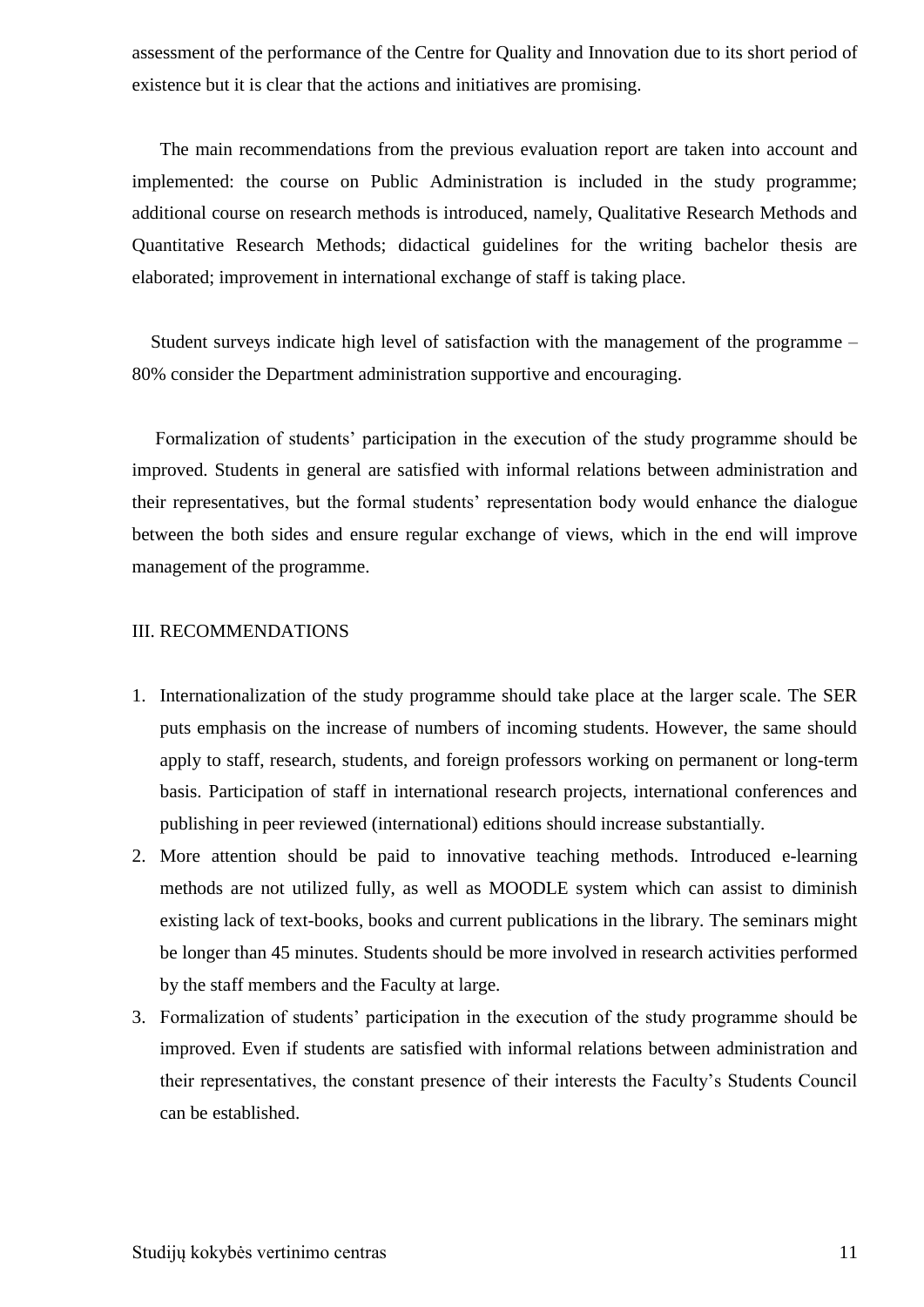4. The practices of the internship system should be reconsidered to make sure that the intended learning outcomes are shared and effective feedback is given by all key actors. The programme may consider making the internship longer than one month.

#### IV. SUMMARY

 The strength of the study programme in Political Science at the VMU is based on the well defined and respected identity of the programme – Liberal Arts. The possibility to acquire a wide range of electives which are based on number of general courses is the strength of the programme. The ability to compose individual programmes for the needs and interests of students is an effective tool arming students with knowledge and skills needed for their professional career, under condition if students receive guidance from the programme administration.

 The existing sense of community and collaborative spirit allows to define long and mid-term goals compatible with regional labour market needs. Friendly, open and engaging relations between students and professors serve as additional motivation pursuing career in the field of political science,

 Despite the fact that students are satisfied with the study programme their voice should be more formalized and represented on all levels – not only University's. At the moment there is a imbalance between the VMU ambition to become more internationalized, including the opening of the regional office in Ukraine, and still existing modest internationalization of staff and students mobility.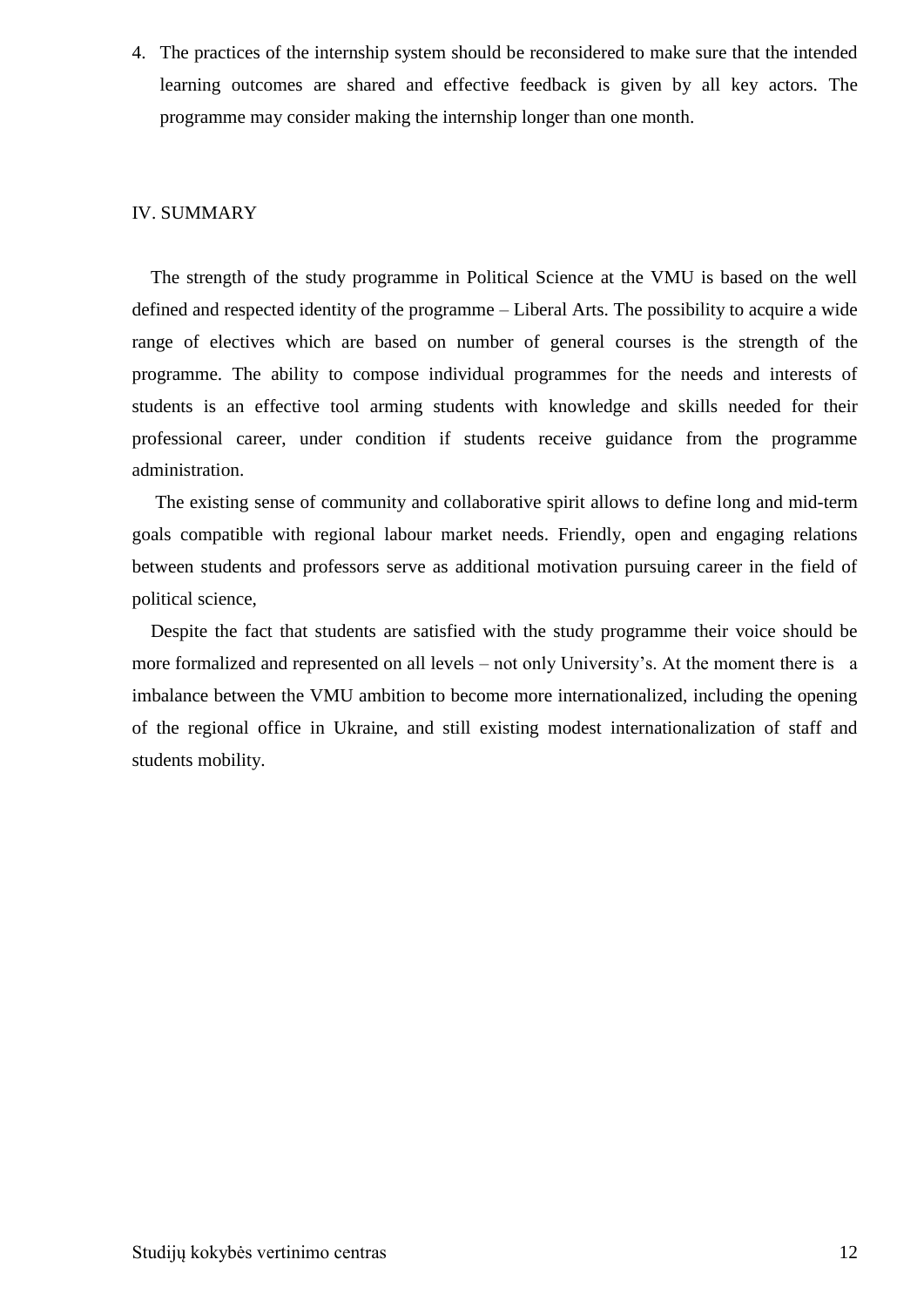#### <span id="page-12-0"></span>V. GENERAL ASSESSMENT

The study programme *Political Sciences* (state code – 612L20005) at Vytautas Magnus University is given **positive** evaluation.

*Study programme assessment in points by evaluation areas*.

| No. | <b>Evaluation Area</b>                                                                                     | <b>Evaluation Area</b><br>in Points* |
|-----|------------------------------------------------------------------------------------------------------------|--------------------------------------|
| 1.  | Programme aims and learning outcomes                                                                       |                                      |
| 2.  | Curriculum design                                                                                          |                                      |
| 3.  | <b>Staff</b>                                                                                               |                                      |
| 4.  | Material resources                                                                                         | 3                                    |
| 5.  | Study process and assessment (student admission, study process<br>student support, achievement assessment) |                                      |
| 6.  | Programme management (programme administration, internal quality<br>assurance)                             |                                      |
|     | <b>Total:</b>                                                                                              |                                      |

\*1 (unsatisfactory) - there are essential shortcomings that must be eliminated;

2 (satisfactory) - meets the established minimum requirements, needs improvement;

3 (good) - the field develops systematically, has distinctive features;

4 (very good) - the field is exceptionally good.

Grupės vadovas: Team leader: Prof.dr. Turo Virtanen Grupės nariai: Prof.dr. Žaneta Ozolina Prof.dr. Geoffrey Pridham Dr. Hans Winkler Augustė Meškytė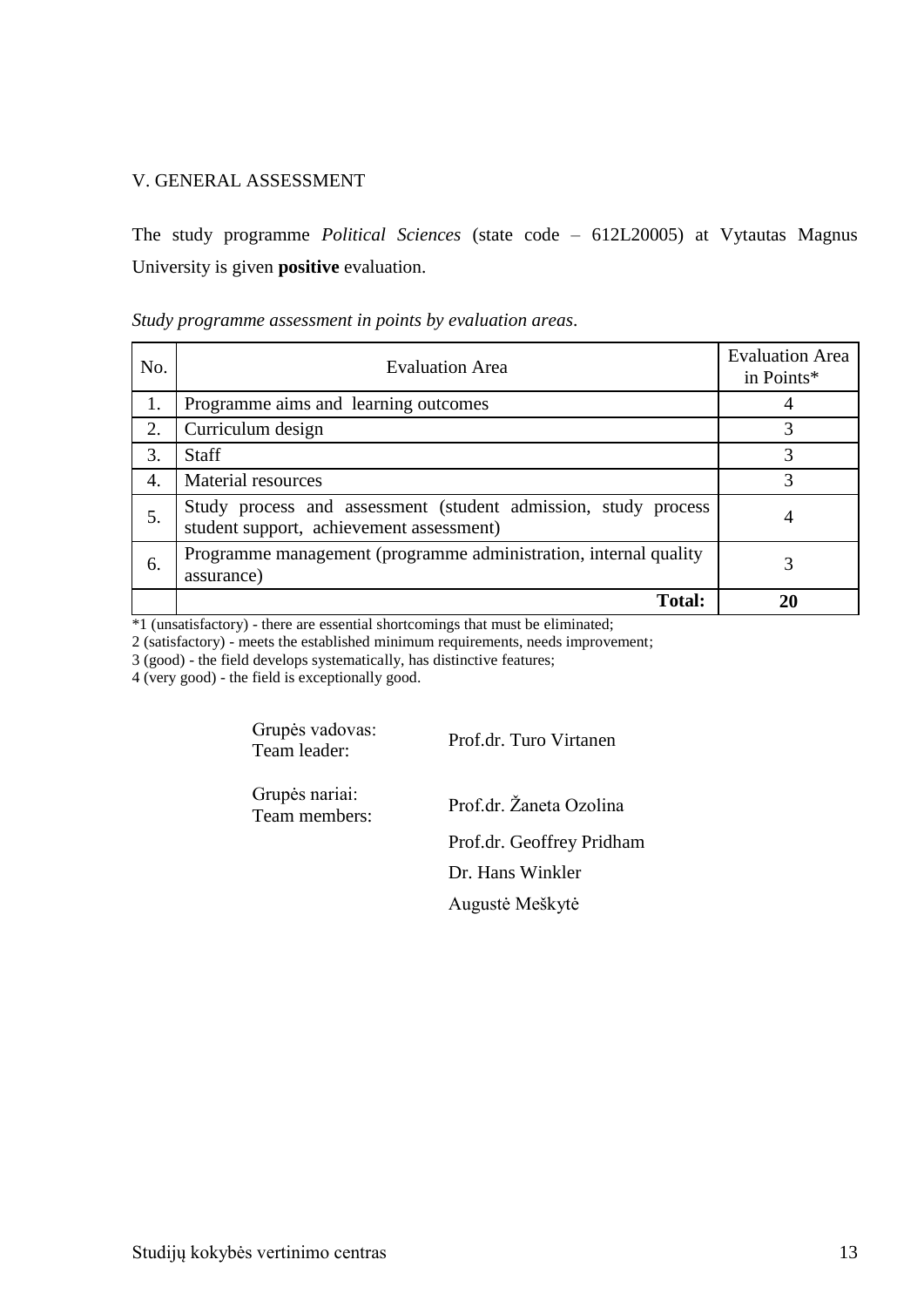#### **VYTAUTO DIDŢIOJO UNIVERSITETO PIRMOSIOS PAKOPOS STUDIJŲ PROGRAMOS** *POLITIKOS MOKSLAI* **(VALSTYBINIS KODAS – 612L20005) 2013-12- 09 EKSPERTINIO VERTINIMO IŠVADŲ NR. SV4-517 IŠRAŠAS**

**<**...**>**

#### V. APIBENDRINAMASIS ĮVERTINIMAS

Vytauto Didžiojo universiteto studijų programa *Politikos mokslai* (valstybinis kodas – 612L20005) vertinama **teigiamai**.

| Eil.<br>Nr. | Vertinimo sritis                                 | <b>Srities</b><br>įvertinimas,<br>balais* |
|-------------|--------------------------------------------------|-------------------------------------------|
| 1.          | Programos tikslai ir numatomi studijų rezultatai |                                           |
| 2.          | Programos sandara                                |                                           |
| 3.          | Personalas                                       |                                           |
| 4.          | Materialieji ištekliai                           |                                           |
| 5.          | Studijų eiga ir jos vertinimas                   |                                           |
| 6.          | Programos vadyba                                 |                                           |
|             | Iš viso:                                         |                                           |

\* 1 - Nepatenkinamai (yra esminių trūkumų, kuriuos būtina pašalinti)

2 - Patenkinamai (tenkina minimalius reikalavimus, reikia tobulinti)

3 - Gerai (sistemiškai plėtojama sritis, turi savitų bruožų)

4 - Labai gerai (sritis yra išskirtinė)

<...>

#### IV. SANTRAUKA

VDU politikos mokslų studijų programos stiprybė grindžiama aiškiai suformuluota ir pripaţinta programos tapatybe – laisvaisiais menais. Tai, kad iš daugybės bendrųjų kursų galima rinktis ir klausyti įvairius laisvai pasirenkamus dalykus, yra šios programos stiprybė. Galimybė sudaryti individualias programas pagal studentų poreikius ir pomėgius – veiksminga priemonė, suteikianti studentams žinių ir įgūdžių, reikalingų profesinėje karjeroje, su sąlyga, kad studentams padeda programos administracija.

Juntamas bendruomeniškumas ir bendradarbiavimo dvasia leidžia kelti ilgalaikius ir vidutinės trukmės tikslus, derančius su regioninės darbo rinkos poreikiais. Draugiški, atviri ir glaudūs